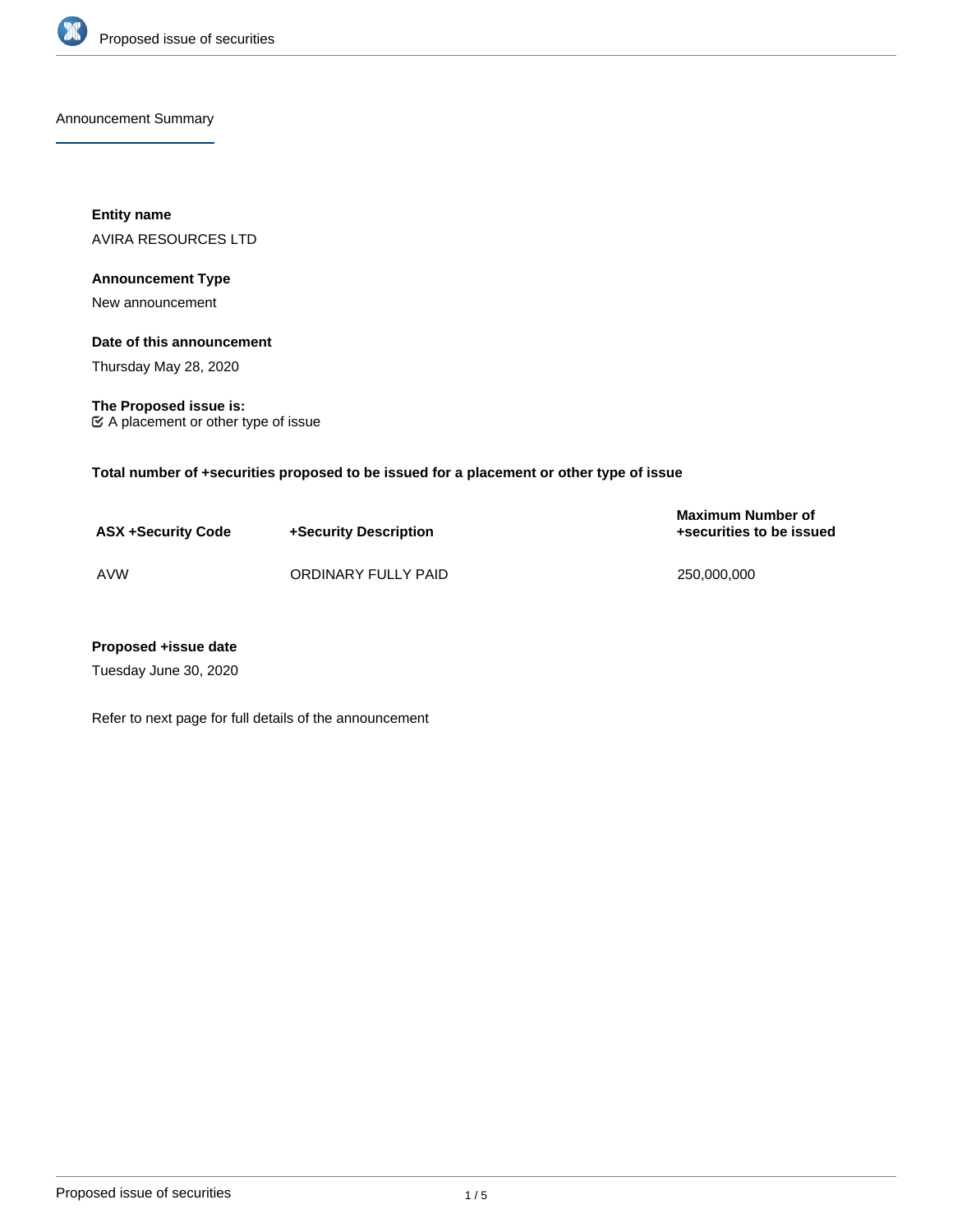

Part 1 - Entity and announcement details

## **1.1 Name of +Entity**

## AVIRA RESOURCES LTD

We (the entity named above) give ASX the following information about a proposed issue of +securities and, if ASX agrees to +quote any of the +securities (including any rights) on a +deferred settlement basis, we agree to the matters set out in Appendix 3B of the ASX Listing Rules.

**1.2 Registered Number Type**

ABN

**Registration Number**

38131715645

**1.3 ASX issuer code**

AVW

## **1.4 The announcement is**

New announcement

**1.5 Date of this announcement**

Thursday May 28, 2020

**1.6 The Proposed issue is:**

A placement or other type of issue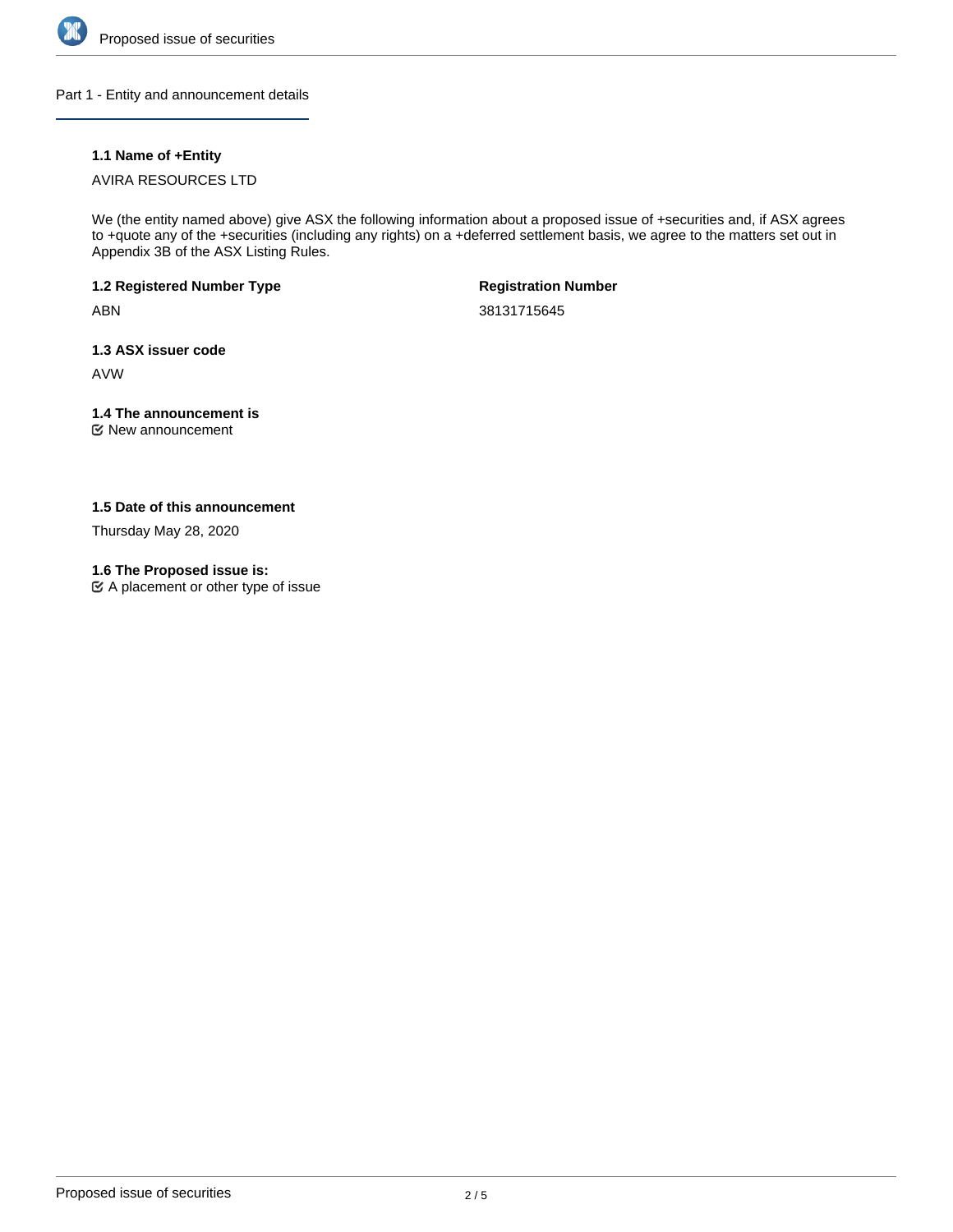

Part 7 - Details of proposed placement or other issue

Part 7A - Conditions

**7A.1 - Are any of the following approvals required for the placement or other type of issue?**

- **+Security holder approval**
- **Court approval**
- **Lodgement of court order with +ASIC**
- **ACCC approval**
- **FIRB approval**
- **Another approval/condition external to the entity**

Yes

7A.1a Conditions

| <b>Approval/Condition</b> | Date for determination | Is the date estimated or       | ** Approval             |
|---------------------------|------------------------|--------------------------------|-------------------------|
| +Security holder approval | Monday June 29, 2020   | actual?<br><b></b> ■ Estimated | received/condition met? |

## **Comments**

Part 7B - Issue details

**Is the proposed security a 'New class' (+securities in a class that is not yet quoted or recorded by ASX) or an 'Existing class' (additional securities in a class that is already quoted or recorded by ASX)?**  $E$  Existing class

**Will the proposed issue of this +security include an offer of attaching +securities?** No

Details of +securities proposed to be issued

**ASX +Security Code and Description**

AVW : ORDINARY FULLY PAID

**Maximum Number of +securities proposed to be issued**

250,000,000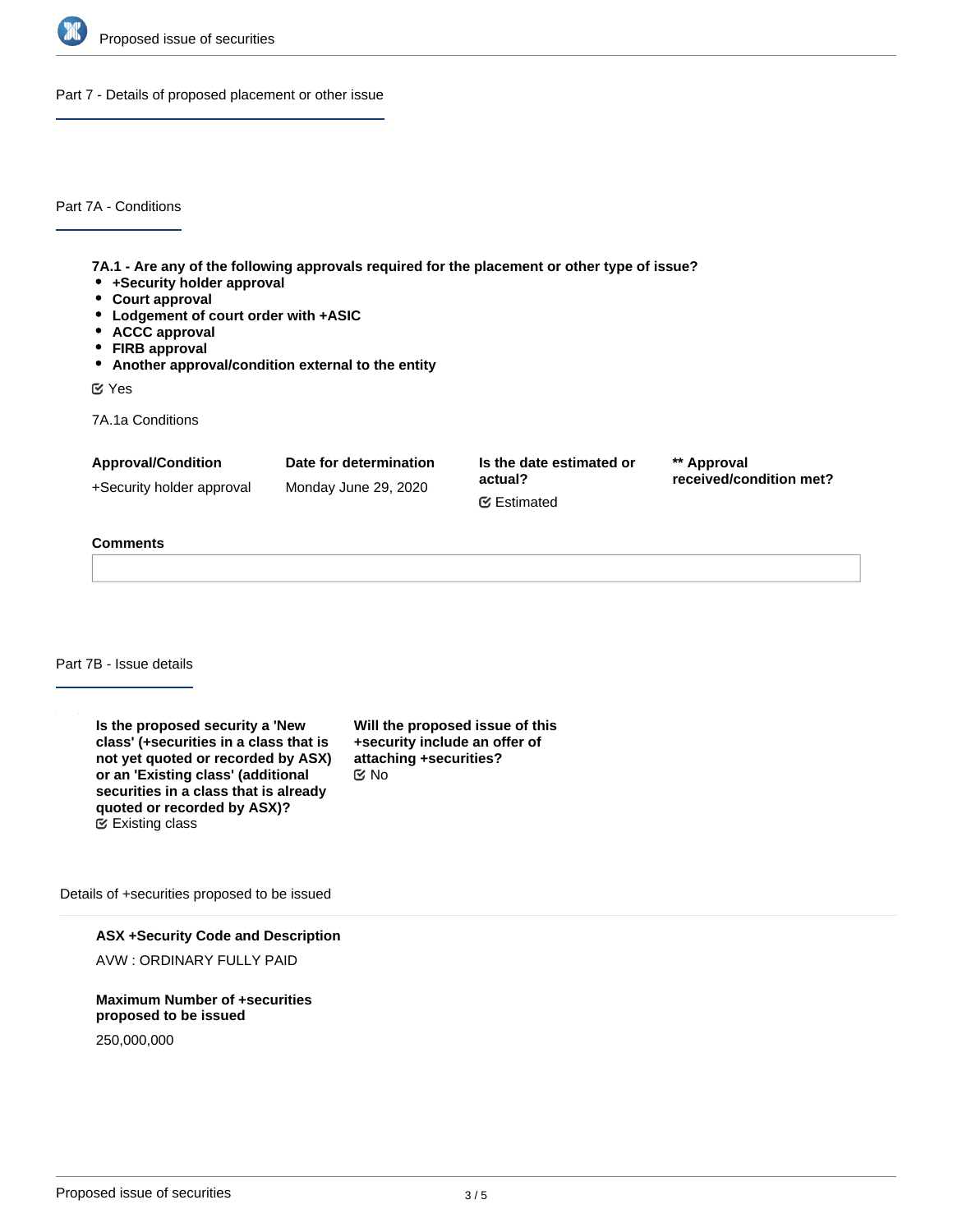

## **Purpose of the issue**

Funds raised under the Capital Raising will be applied toward funding the proposed exploration program planned for the Paterson Range projects, maintaining the Company's Pyramid exploration tenements located in South East QLD and for working capital purposes.

#### **Offer price details for retail security holders**

| In what currency is the cash | What is the issue price per |  |
|------------------------------|-----------------------------|--|
| consideration being paid?    | +security?                  |  |
| AUD - Australian Dollar      | AUD 0.00200                 |  |

**Will these +securities rank equally in all respects from their issue date with the existing issued +securities in that class?** Yes

**Oversubscription & Scale back details**

**May a scale back be applied to this event?** No

Part 7C - Timetable

**7C.1 Proposed +issue date**

Tuesday June 30, 2020

Part 7D - Listing Rule requirements

**7D.1 Has the entity obtained, or is it obtaining, +security holder approval for the issue under listing rule 7.1?** Yes

**7D.1a Date of meeting or proposed meeting to approve the issue under listing rule 7.1**

Monday June 29, 2020

**7D.2 Is a party referred to in listing rule 10.11.1 participating in the proposed issue?** No

**7D.3 Will any of the +securities to be issued be +restricted securities for the purposes of the listing rules?** No

**7D.4 Will any of the +securities to be issued be subject to +voluntary escrow?** No